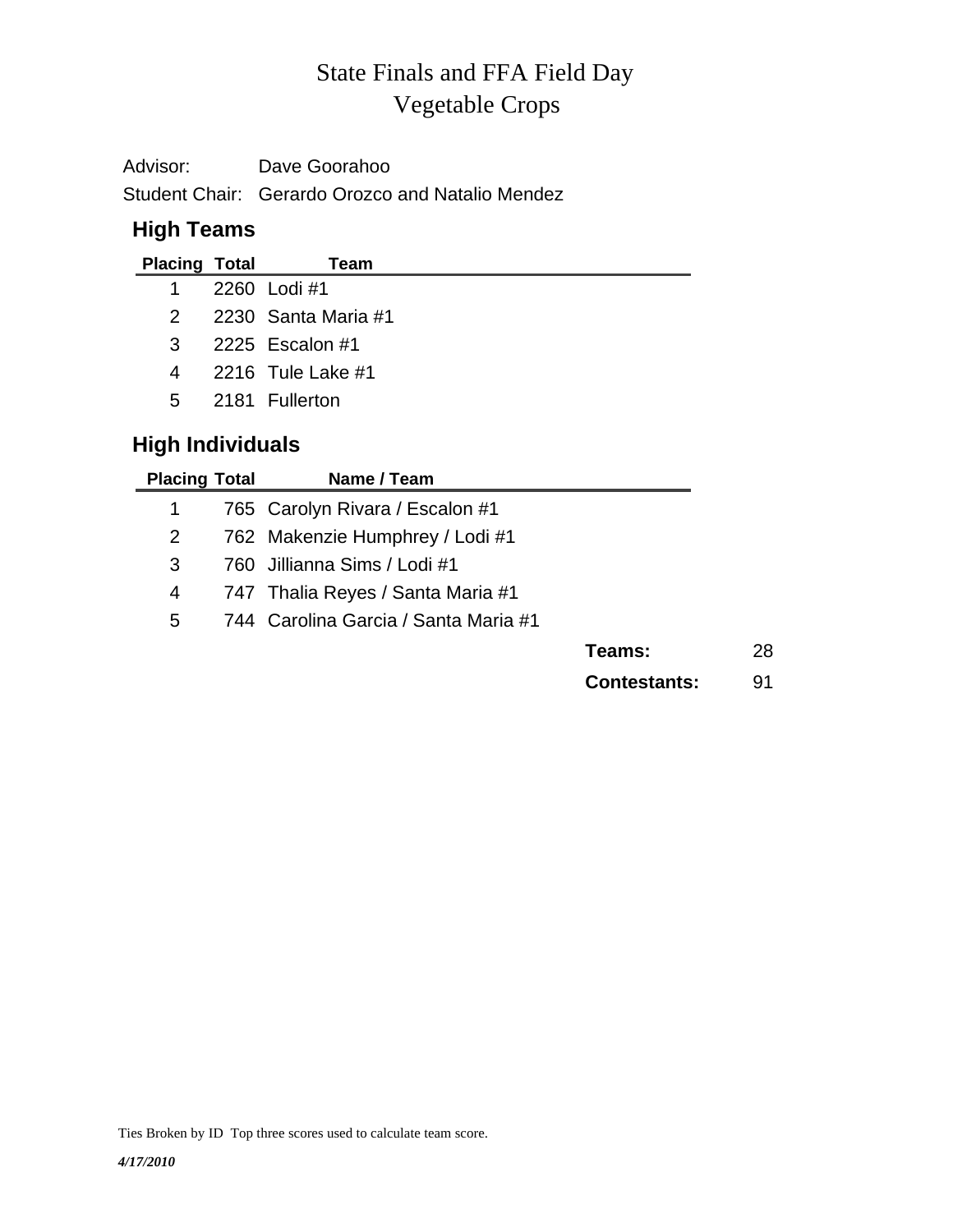# State Finals and FFA Field Day **Vegetable Crops**

#### **Team Results**

|                    | Veg 1<br>Carrots | Carrots<br>Reason | Veg 1 Veg 2 Sweet Veg 2 Sweet<br>Potatoes | Potatoes<br>Reason | Veg 3<br>Tomatoes | Veg 3<br>Tomatoes<br>Reason | Veg 4<br>Broccoli | Veg 4<br><b>Broccoli</b><br>Reason | ID   | Tie  | Total Place |                |
|--------------------|------------------|-------------------|-------------------------------------------|--------------------|-------------------|-----------------------------|-------------------|------------------------------------|------|------|-------------|----------------|
| Arroyo Grande      | 140              | 135               | 138                                       | 107                | 139               | 108                         | 144               | 142                                | 872  | 872  | 1925        | 17             |
| Canoga Park        | 150              | 143               | 110                                       | 96                 | 140               | 99                          | 148               | 143                                | 508  | 508  | 1537        | 21             |
| Davis              | 96               | 93                | 95                                        | 67                 | 93                | 66                          | 95                | 94                                 | 595  | 595  | 1294        | 23             |
| Elk Grove          | 144              | 143               | 145                                       | 115                | 145               | 118                         | 143               | 143                                | 863  | 863  | 1959        | 16             |
| Escalon #1         | 146              | 142               | 145                                       | 140                | 140               | 120                         | 141               | 135                                | 1116 | 1116 | 2225        | 3              |
| Escalon #2         | 50               | 48                | 45                                        | 39                 | 50                | 35                          | 47                | 47                                 | 328  | 328  | 689         | 25             |
| Fallbrook          | 128              | 138               | 129                                       | 89                 | 140               | 100                         | 138               | 137                                | 1005 | 1005 | 2004        | 14             |
| Firebaugh          | 146              | 140               | 139                                       | 104                | 124               | 97                          | 148               | 140                                | 930  | 930  | 1968        | 15             |
| Fullerton          | 146              | 124               | 133                                       | 117                | 140               | 117                         | 148               | 143                                | 1113 | 1113 | 2181        | 5              |
| Galt               | 148              | 141               | 150                                       | 123                | 140               | 117                         | 148               | 141                                | 936  | 936  | 2044        | 13             |
| Heritage #1        | 140              | 149               | 140                                       | 114                | 132               | 107                         | 123               | 136                                | 1056 | 1056 | 2097        | 8              |
| Heritage #2        | 50               | 48                | 50                                        | $30\,$             | 45                | 34                          | 50                | 48                                 | 63   | 63   | 418         | 28             |
| Holtville          | 146              | 137               | 123                                       | 79                 | 150               | 97                          | 146               | 138                                | 767  | 767  | 1783        | 19             |
| Jurupa             | 142              | 138               | 140                                       | 109                | 138               | 109                         | 150               | 144                                | 1020 | 1020 | 2090        | 10             |
| Lodi #1            | 142              | 141               | 150                                       | 144                | 143               | 123                         | 148               | 148                                | 1121 | 1121 | 2260        | $\mathbf{1}$   |
| Modesto Grace Davi | 138              | 142               | 138                                       | 112                | 150               | 114                         | 147               | 138                                | 996  | 996  | 2075        | 11             |
| Oceanside El Camin | 146              | 141               | 138                                       | 99                 | 131               | 105                         | 148               | 145                                | 1013 | 1013 | 2066        | 12             |
| Righetti #1        | 144              | 139               | 145                                       | 118                | 150               | 110                         | 145               | 146                                | 1022 | 1022 | 2119        | $\overline{7}$ |
| Righetti #2        | 46               | 45                | 45                                        | 29                 | 50                | 40                          | 48                | 46                                 | 285  | 285  | 634         | 27             |
| San Marcos         | 142              | 140               | 143                                       | 115                | 138               | 108                         | 143               | 140                                | 1027 | 1027 | 2096        | 9              |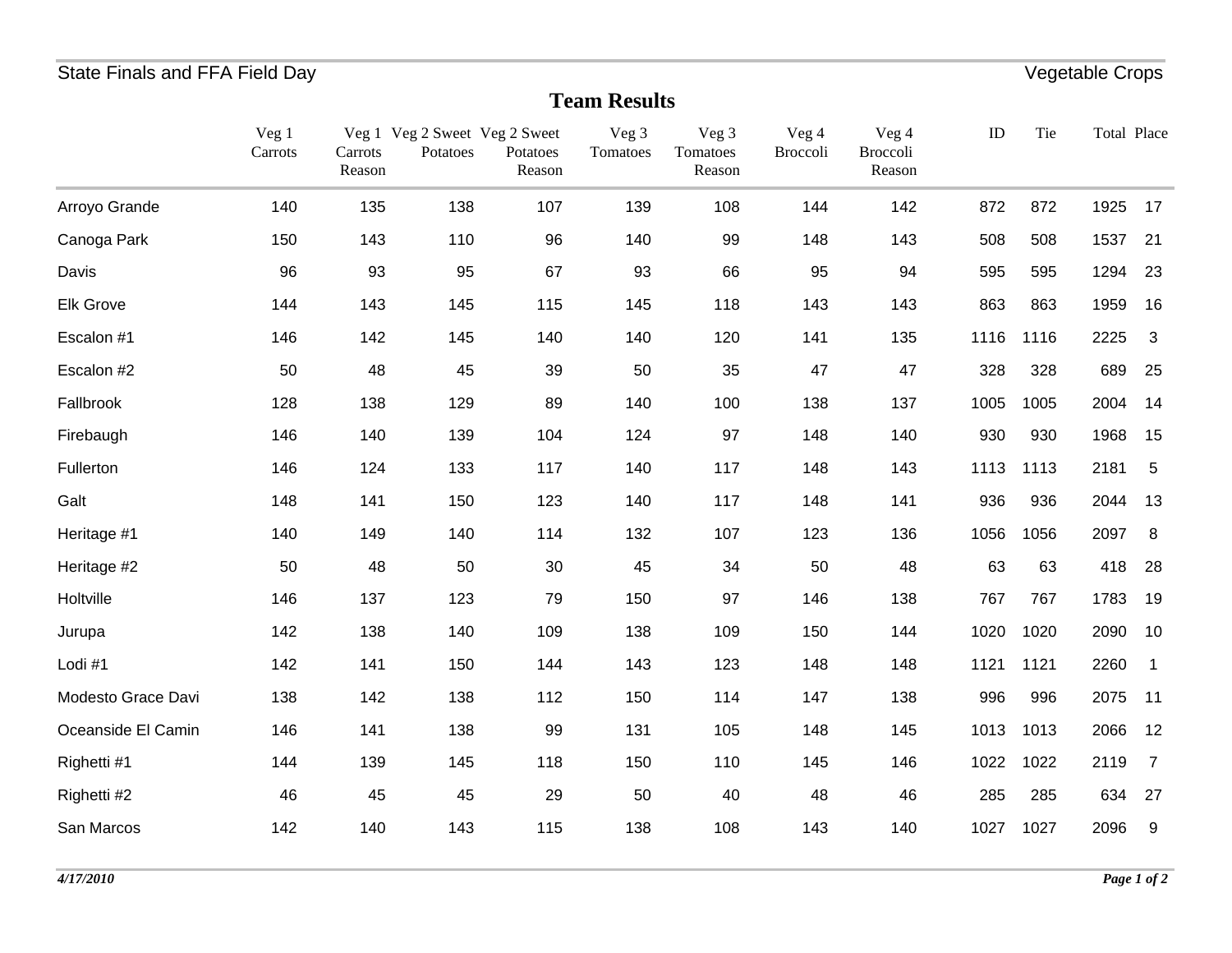#### **Team Results**

|                | Veg 1<br>Carrots | Carrots<br>Reason | Veg 1 Veg 2 Sweet Veg 2 Sweet<br>Potatoes | Potatoes<br>Reason | Veg 3<br>Tomatoes | Veg 3<br>Tomatoes<br>Reason | Veg 4<br><b>Broccoli</b> | Veg 4<br><b>Broccoli</b><br>Reason | ID   | Tie  | Total Place |                |
|----------------|------------------|-------------------|-------------------------------------------|--------------------|-------------------|-----------------------------|--------------------------|------------------------------------|------|------|-------------|----------------|
| Santa Maria #1 | 146              | 143               | 150                                       | 125                | 145               | 121                         | 144                      | 144                                | 1112 | 1112 | 2230        | $\overline{2}$ |
| Santa Maria #2 | 144              | 143               | 131                                       | 91                 | 145               | 97                          | 146                      | 143                                | 721  | 721  | 1761        | -20            |
| Tule Lake #1   | 138              | 148               | 143                                       | 121                | 145               | 115                         | 145                      | 146                                | 1115 | 1115 | 2216        | $\overline{4}$ |
| Tulelake #2    | 90               | 92                | 90                                        | 75                 | 81                | 73                          | 95                       | 92                                 | 644  | 644  | 1332        | - 22           |
| Vista          | 140              | 140               | 101                                       | 87                 | 150               | 110                         | 143                      | 144                                | 260  | 260  | 1275        | 24             |
| Woodland #1    | 140              | 140               | 129                                       | 126                | 150               | 115                         | 147                      | 143                                | 1050 | 1050 | 2140        | - 6            |
| Woodland #2    | 146              | 141               | 133                                       | 118                | 132               | 102                         | 144                      | 143                                | 792  | 792  | 1851        | 18             |
| Woodland #3    | 50               | 48                | 50                                        | 32                 | 37                | 37                          | 48                       | 46                                 | 332  | 332  | 680         | 26             |

Ties Broken by ID Top three scores used to calculate team score.

| Class                          | Max Score Official Cut 1 Cut 2 Cut 3 |      |   |   |   |
|--------------------------------|--------------------------------------|------|---|---|---|
| 01 Veg 1 Carrots               | 50                                   | 4231 | 4 | 2 | 6 |
| 02 Veg 1 Carrots Reason        | 50                                   |      |   |   |   |
| 03 Veg 2 Sweet Potatoes        | 50                                   | 3421 | 2 | 5 | 6 |
| 04 Veg 2 Sweet Potatoes Reason | 50                                   |      |   |   |   |
| 05 Veg 3 Tomatoes              | 50                                   | 1324 | 3 | 5 | 7 |
| 06 Veg 3 Tomatoes Reason       | 50                                   |      |   |   |   |
| 07 Veg 4 Broccoli              | 50                                   | 1243 | 2 | 5 | 3 |
| 08 Veg 4 Broccoli Reason       | 50                                   |      |   |   |   |
| 09 ID                          | 400                                  |      |   |   |   |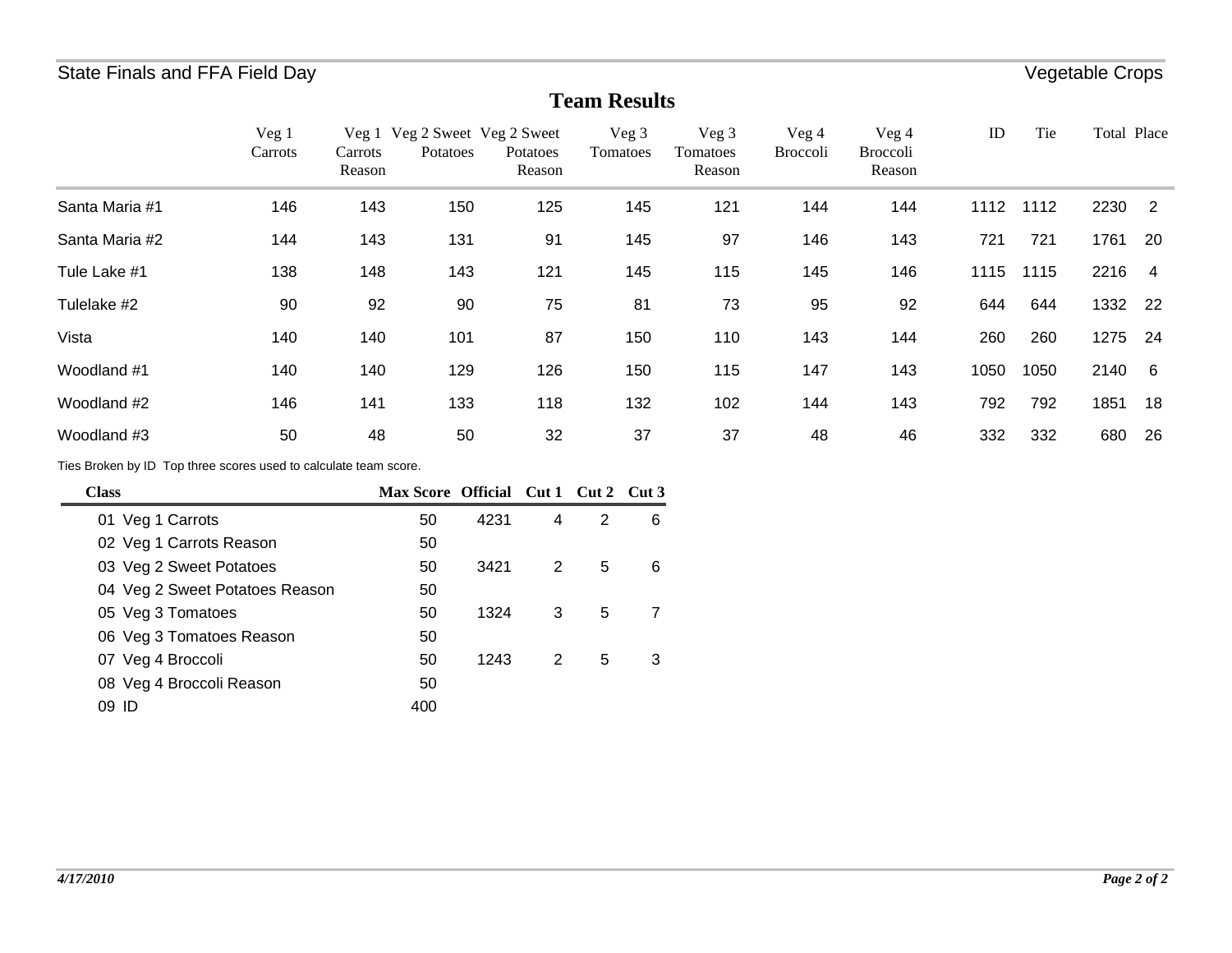#### **Individual Results**

|                         | Veg 1<br>Carrots | Veg 1<br>Carrots<br>Reason | Potatoes | Veg 2 Sweet Veg 2 Sweet<br>Potatoes<br>Reason | Veg 3<br>Tomatoes | Veg 3<br>Tomatoes<br>Reason | Veg 4<br><b>Broccoli</b> | Veg 4<br>Broccoli<br>Reason | $\rm ID$ | Tie | Total       | Place          |
|-------------------------|------------------|----------------------------|----------|-----------------------------------------------|-------------------|-----------------------------|--------------------------|-----------------------------|----------|-----|-------------|----------------|
| <b>Arroyo Grande</b>    |                  |                            |          |                                               |                   |                             |                          |                             |          |     | <u>1925</u> | 17             |
| Angelica Mendez         | 46               | 45                         | 50       | 37                                            | 50                | 41                          | 50                       | 50                          | 316      | 316 | 685*        | 41             |
| <b>Ashley Salinas</b>   | 46               | 45                         | 50       | 34                                            | 50                | 33                          | 47                       | 47                          | 244      | 244 | 596*        | 71             |
| Josh Moreno             | 48               | 45                         | 38       | 36                                            | 39                | 34                          | 47                       | 45                          | 312      | 312 | 644*        | 60             |
| Marisa Salinas          | 48               | 40                         | 15       | 26                                            | $\overline{7}$    | 46                          | 50                       | 47                          | 251      | 251 | 530         | 80             |
| <b>Canoga Park</b>      |                  |                            |          |                                               |                   |                             |                          |                             |          |     | 1537        | 21             |
| Amber Portela           | 28               | 41                         | 50       | 18                                            | 45                | 31                          | 41                       | 45                          | 121      | 121 | 420         | 87             |
| Meghan Bowles           | 50               | 47                         | 38       | 25                                            | 45                | 30                          | 48                       | 46                          | 267      | 267 | 596*        | 70             |
| Oscar Mellado           | 50               | 48                         | 45       | 36                                            | 50                | 36                          | 50                       | 48                          | 113      | 113 | 476*        | 85             |
| Sean Coco               | 50               | 48                         | 27       | 35                                            | 45                | 33                          | 50                       | 49                          | 128      | 128 | 465* 86     |                |
| <b>Davis</b>            |                  |                            |          |                                               |                   |                             |                          |                             |          |     | 1294        | 23             |
| Misha Chigogidze        | 50               | 48                         | 50       | 37                                            | 50                | 33                          | 48                       | 46                          | 236      | 236 | 598*        | 69             |
| Rose Burns              | 46               | 45                         | 45       | 30                                            | 43                | 33                          | 47                       | 48                          | 359      | 359 | 696* 34     |                |
| <b>Elk Grove</b>        |                  |                            |          |                                               |                   |                             |                          |                             |          |     | <u>1959</u> | <u>16</u>      |
| <b>Courtney Parker</b>  | 50               | 48                         | 45       | 38                                            | 50                | 42                          | 48                       | 48                          | 314      | 314 | 683*        | 45             |
| Kat Hill                | 44               | 47                         | 50       | 42                                            | 50                | 40                          | 45                       | 47                          | 285      | 285 | 650*        | 56             |
| Kirstyn Fountain        | 44               | 47                         | 38       | 41                                            | 43                | 35                          | 47                       | 49                          | 223      | 223 | 567         | 77             |
| Leanne Sanchez          | 50               | 48                         | 50       | 35                                            | 45                | 36                          | 50                       | 48                          | 264      | 264 | 626*        | 66             |
| Escalon #1              |                  |                            |          |                                               |                   |                             |                          |                             |          |     | 2225        | $\overline{3}$ |
| Carolyn Rivara          | 50               | 48                         | 45       | 49                                            | 50                | 43                          | 45                       | 45                          | 390      | 390 | 765*        | $\overline{1}$ |
| <b>Courtney Russell</b> | 46               | 46                         | 50       | 48                                            | 45                | 41                          | 48                       | 45                          | 356      | 356 | 725*        | 18             |
| Jacqueline Antonacci    | 46               | 43                         | 45       | 48                                            | 37                | 34                          | 48                       | 47                          | 347      | 347 | 695         | 35             |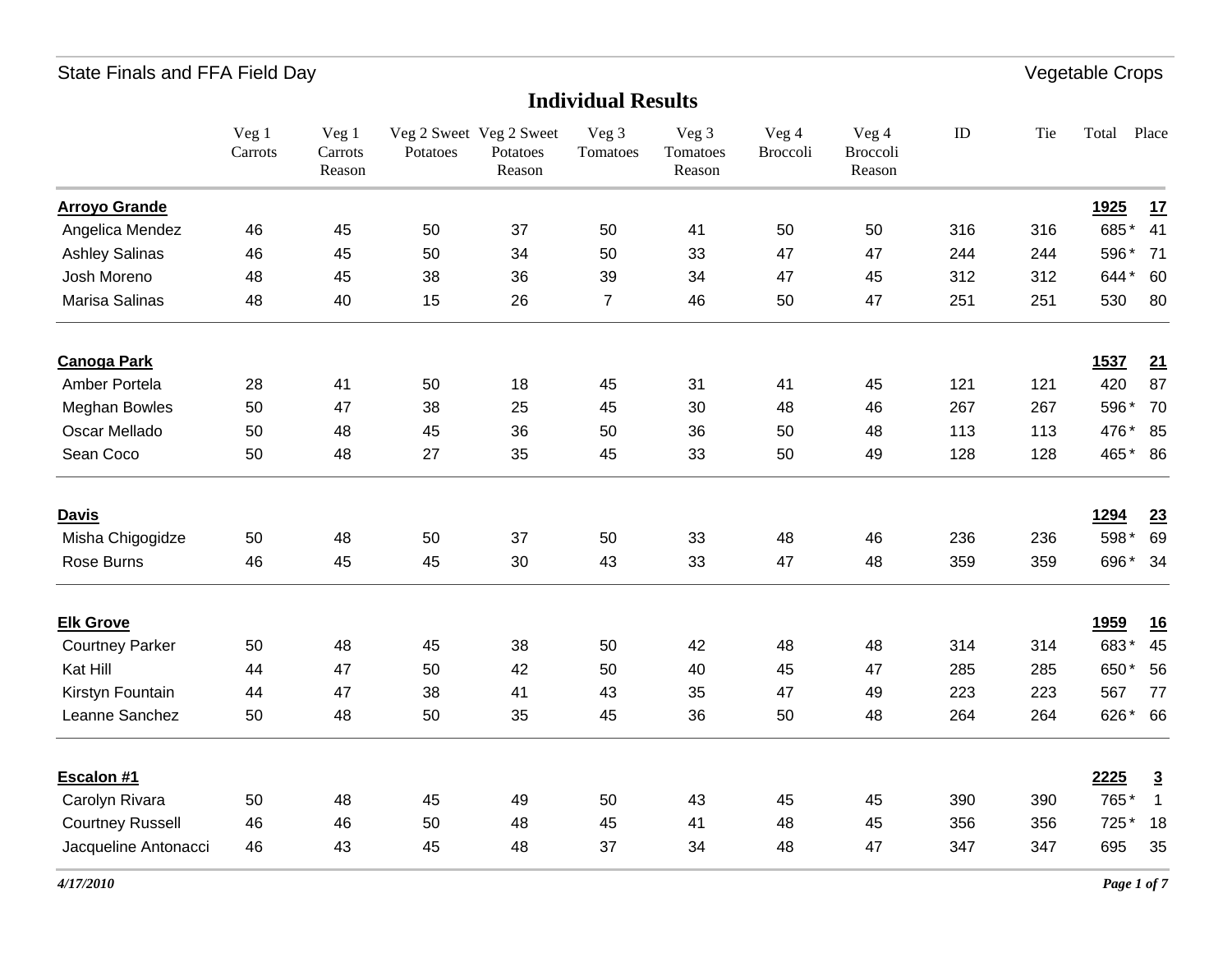| <b>Individual Results</b> |                  |                                       |          |                                               |                   |                             |                   |                             |     |     |         |                |
|---------------------------|------------------|---------------------------------------|----------|-----------------------------------------------|-------------------|-----------------------------|-------------------|-----------------------------|-----|-----|---------|----------------|
|                           | Veg 1<br>Carrots | Veg <sub>1</sub><br>Carrots<br>Reason | Potatoes | Veg 2 Sweet Veg 2 Sweet<br>Potatoes<br>Reason | Veg 3<br>Tomatoes | Veg 3<br>Tomatoes<br>Reason | Veg 4<br>Broccoli | Veg 4<br>Broccoli<br>Reason | ID  | Tie | Total   | Place          |
| Patrice Rivara            | 50               | 48                                    | 50       | 43                                            | 45                | 36                          | 48                | 45                          | 370 | 370 | 735* 14 |                |
| Escalon #2                |                  |                                       |          |                                               |                   |                             |                   |                             |     |     | 689     | 25             |
| Cheyenne Jayne            | 50               | 48                                    | 45       | 39                                            | 50                | 35                          | 47                | 47                          | 328 | 328 | 689*    | 37             |
| <b>Fallbrook</b>          |                  |                                       |          |                                               |                   |                             |                   |                             |     |     | 2004    | 14             |
| Azucena Gonazlez          | 50               | 48                                    | 34       | 22                                            | 45                | 32                          | 45                | 44                          | 336 | 336 | 656*    | 53             |
| <b>Betzabeth Olivares</b> | 28               | 42                                    | 50       | 30                                            | 50                | 31                          | 48                | 47                          | 304 | 304 | 630*    | 64             |
| Silvia Castillo           | 50               | 48                                    | 45       | 37                                            | 45                | 37                          | 45                | 46                          | 365 | 365 | 718* 21 |                |
| <b>Firebaugh</b>          |                  |                                       |          |                                               |                   |                             |                   |                             |     |     | 1968    | <u>15</u>      |
| Joshua Cortez             | 50               | 46                                    | 50       | 34                                            | 37                | 34                          | 48                | 46                          | 336 | 336 | 681*    | 46             |
| LuzElena Estrada          | 50               | 48                                    | 44       | 32                                            | 37                | 32                          | 50                | 47                          | 288 | 288 | 628*    | 65             |
| Maria Hernandez           | 46               | 46                                    | 45       | 38                                            | 50                | 31                          | 50                | 47                          | 306 | 306 | 659* 52 |                |
| <b>Fullerton</b>          |                  |                                       |          |                                               |                   |                             |                   |                             |     |     | 2181    | $\overline{5}$ |
| Abby Adam                 | 50               | 48                                    | 50       | 41                                            | 45                | 43                          | 50                | 50                          | 315 | 315 | 692     | 36             |
| Cassie Obrien             | 50               | 48                                    | 45       | 39                                            | 45                | 40                          | 48                | 47                          | 368 | 368 | 730*    | 16             |
| Dakota Stewart            | 50               | 48                                    | 38       | 39                                            | 45                | 41                          | 50                | 49                          | 375 | 375 | 735*    | 12             |
| Madeline Schuller         | 46               | 28                                    | 50       | 39                                            | 50                | 36                          | 50                | 47                          | 370 | 370 | 716* 23 |                |
| Galt                      |                  |                                       |          |                                               |                   |                             |                   |                             |     |     | 2044    | 13             |
| Dylan Davidson            | 48               | 45                                    | 50       | 45                                            | 45                | 41                          | 50                | 49                          | 330 | 330 | 703*    | 31             |
| Mariska Vanderspek        | 50               | 48                                    | 50       | 31                                            | 50                | 36                          | 50                | 47                          | 343 | 343 | 705*    | 30             |
| Zachery Davidson          | 50               | 48                                    | 50       | 47                                            | 45                | 40                          | 48                | 45                          | 263 | 263 | 636*    | 62             |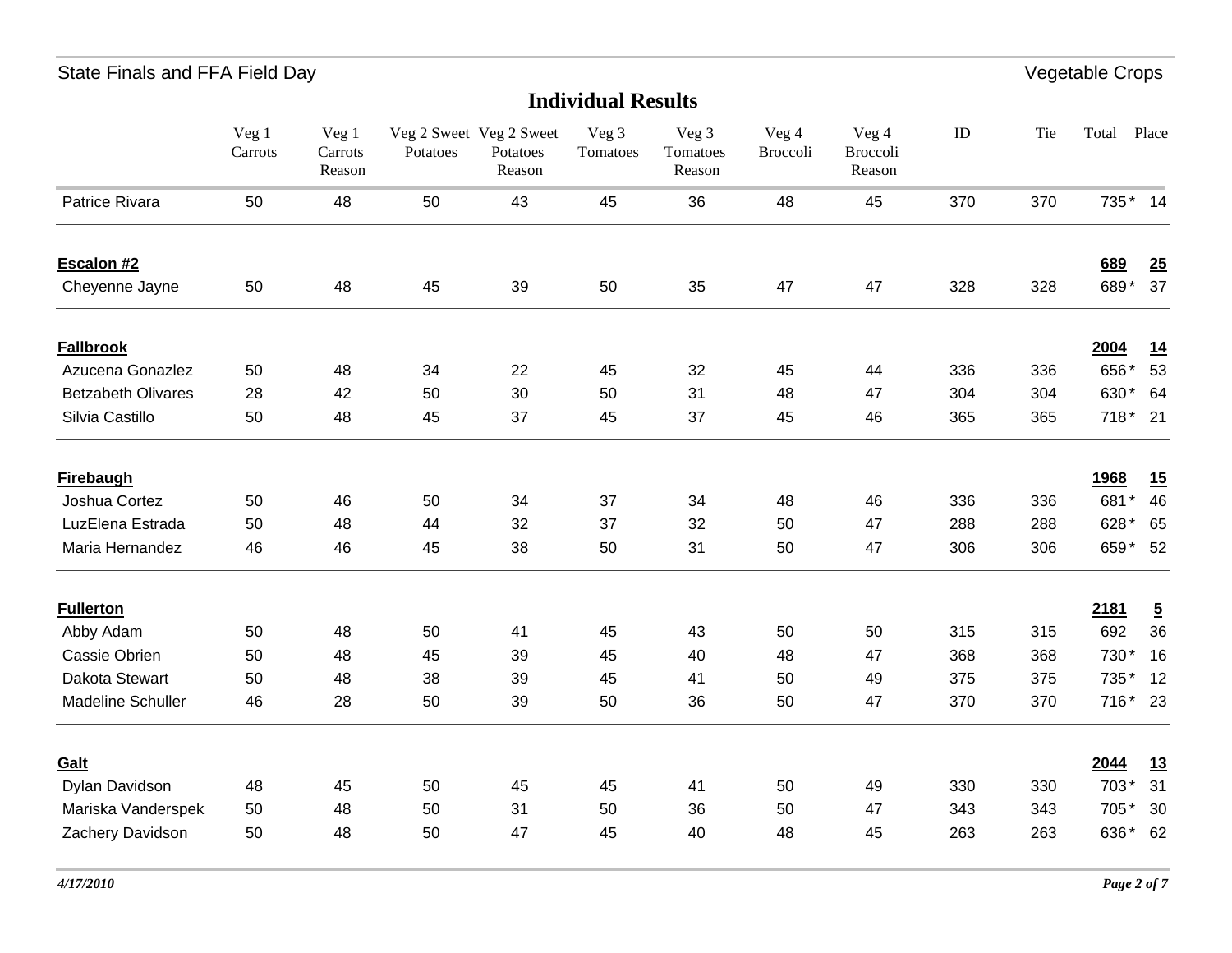#### **Individual Results**

|                        | Veg 1<br>Carrots | Veg 1<br>Carrots<br>Reason | Potatoes | Veg 2 Sweet Veg 2 Sweet<br>Potatoes<br>Reason | Veg 3<br>Tomatoes | Veg 3<br>Tomatoes<br>Reason | Veg 4<br><b>Broccoli</b> | Veg 4<br>Broccoli<br>Reason | $\rm ID$ | Tie | Total  | Place                   |
|------------------------|------------------|----------------------------|----------|-----------------------------------------------|-------------------|-----------------------------|--------------------------|-----------------------------|----------|-----|--------|-------------------------|
| Heritage #1            |                  |                            |          |                                               |                   |                             |                          |                             |          |     | 2097   | $\overline{\mathbf{8}}$ |
| <b>Beth Boss</b>       | 40               | 45                         | 50       | 37                                            | 37                | 35                          | 35                       | 45                          | 363      | 363 |        | 687* 40                 |
| Ozzy Gutierrez         | 50               | 56                         | 45       | 40                                            | 50                | 37                          | 38                       | 45                          | 350      | 350 | $711*$ | 26                      |
| Seth Brummel           | 50               | 48                         | 45       | 37                                            | 45                | 35                          | 50                       | 46                          | 343      | 343 | 699*   | 32                      |
| <b>Vincent Harris</b>  | 50               | 48                         | 50       | 29                                            | 50                | 22                          | 47                       | 47                          | 237      | 237 | 580    | 73                      |
| Heritage #2            |                  |                            |          |                                               |                   |                             |                          |                             |          |     | 418    | 28                      |
| Deion McCoy            | 50               | 48                         | 50       | 30                                            | 45                | 34                          | 50                       | 48                          | 63       | 63  | 418*   | 88                      |
| <b>Holtville</b>       |                  |                            |          |                                               |                   |                             |                          |                             |          |     | 1783   | <u>19</u>               |
| Don Lydick             | 46               | 43                         | 28       | 28                                            | 50                | 38                          | 48                       | 47                          | 320      | 320 | 648*   | 57                      |
| <b>Emily Hansen</b>    | 40               | 47                         | 50       | 34                                            | 50                | 31                          | 47                       | 47                          | 169      | 169 | 515    | 83                      |
| <b>Emmanuel Lucero</b> | 50               | 46                         | 45       | 29                                            | 50                | 28                          | 50                       | 47                          | 224      | 224 |        | 569* 75                 |
| Raul Gonzalez          | 50               | 48                         | 50       | 22                                            | 50                | 31                          | 48                       | 44                          | 223      | 223 |        | 566* 78                 |
| <b>Jurupa</b>          |                  |                            |          |                                               |                   |                             |                          |                             |          |     | 2090   | <u>10</u>               |
| Andrea Seebert         | 50               | 48                         | 50       | 32                                            | 50                | 35                          | 47                       | 45                          | 282      | 282 | 639    | 61                      |
| <b>Cynthia Flores</b>  | 46               | 45                         | 50       | 38                                            | 50                | 36                          | 50                       | 48                          | 325      | 325 | 688*   | 39                      |
| Dorothy Thutje         | 50               | 48                         | 45       | 33                                            | 45                | 35                          | 50                       | 49                          | 364      | 364 | 719*   | 20                      |
| Victoria Payne         | 46               | 45                         | 45       | 38                                            | 43                | 38                          | 50                       | 47                          | 331      | 331 |        | 683* 43                 |
| Lodi #1                |                  |                            |          |                                               |                   |                             |                          |                             |          |     | 2260   | $\mathbf{1}$            |
| Claudia Garcia         | 46               | 46                         | 45       | 40                                            | 45                | 39                          | 50                       | 48                          | 373      | 373 | 732    | 15                      |
| Jacqui Stanley         | 46               | 46                         | 50       | 47                                            | 43                | 37                          | 48                       | 48                          | 373      | 373 | 738*   | 9                       |
| Jillianna Sims         | 50               | 48                         | 50       | 49                                            | 50                | 40                          | 50                       | 50                          | 373      | 373 | 760* 3 |                         |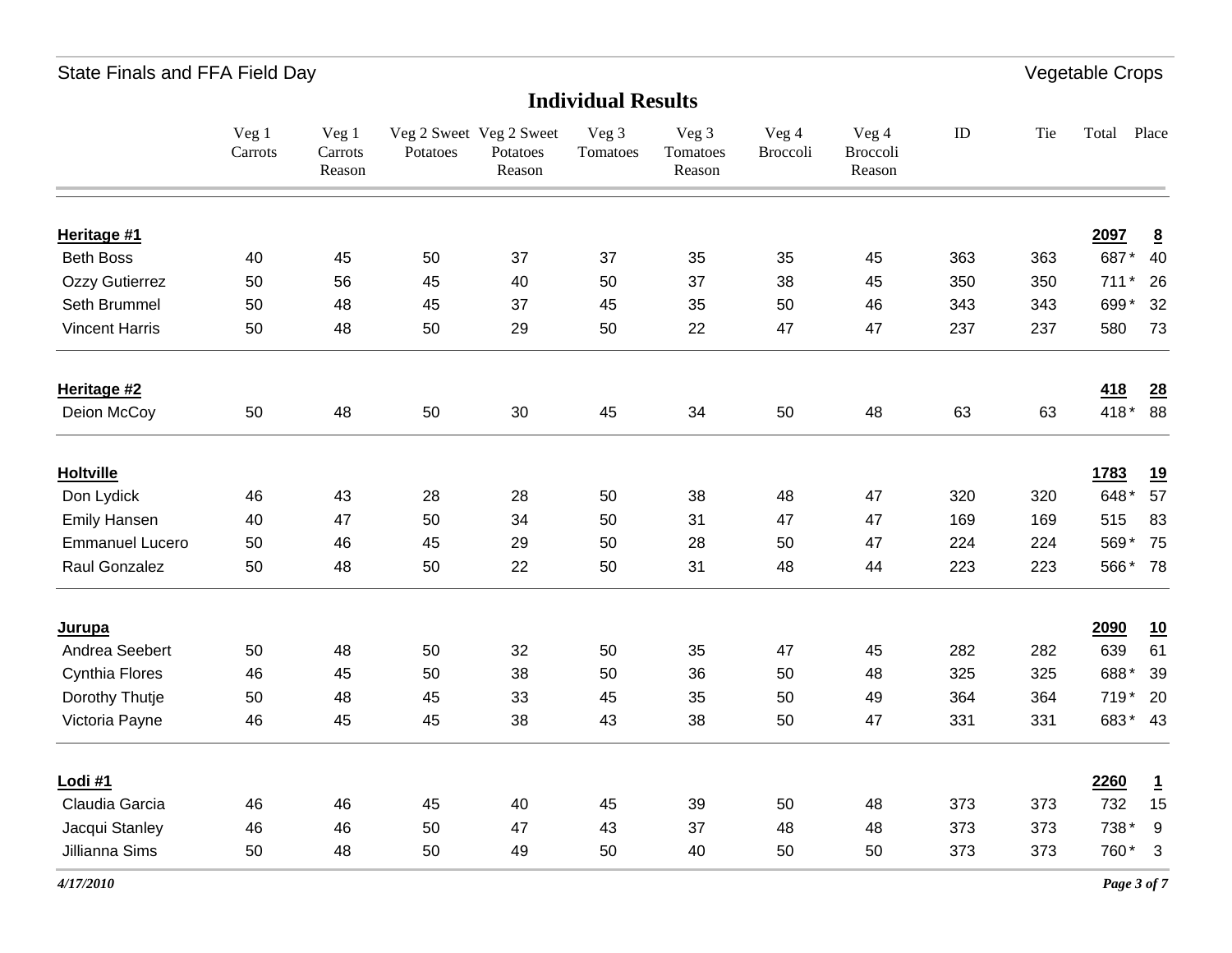| <b>Individual Results</b>  |                         |                            |          |                                               |                   |                             |                   |                             |     |     |             |                         |
|----------------------------|-------------------------|----------------------------|----------|-----------------------------------------------|-------------------|-----------------------------|-------------------|-----------------------------|-----|-----|-------------|-------------------------|
|                            | $\rm{Veg}$ 1<br>Carrots | Veg 1<br>Carrots<br>Reason | Potatoes | Veg 2 Sweet Veg 2 Sweet<br>Potatoes<br>Reason | Veg 3<br>Tomatoes | Veg 3<br>Tomatoes<br>Reason | Veg 4<br>Broccoli | Veg 4<br>Broccoli<br>Reason | ID  | Tie | Total Place |                         |
| Makenzie Humphrey          | 46                      | 47                         | 50       | 48                                            | 50                | 46                          | 50                | 50                          | 375 | 375 | 762* 2      |                         |
| <b>Modesto Grace Davis</b> |                         |                            |          |                                               |                   |                             |                   |                             |     |     | 2075        | <u>11</u>               |
| Arturo Barajas             | 50                      | 48                         | 38       | 44                                            | 45                | 45                          | 47                | 47                          | 155 | 155 | 519         | 82                      |
| Diana Camerena             | 50                      | 48                         | 50       | 40                                            | 50                | 39                          | 50                | 48                          | 278 | 278 | 653*        | 55                      |
| Nicole Hyatt               | 46                      | 46                         | 50       | 33                                            | 50                | 37                          | 47                | 45                          | 353 | 353 | 707*        | 29                      |
| Shannon Mahaffey           | 42                      | 48                         | 38       | 39                                            | 50                | 38                          | 50                | 45                          | 365 | 365 | 715* 24     |                         |
| Oceanside El Camino        |                         |                            |          |                                               |                   |                             |                   |                             |     |     | 2066        | 12                      |
| <b>Breanna Craig</b>       | 50                      | 48                         | 50       | 32                                            | 31                | 35                          | 50                | 48                          | 339 | 339 | 683*        | 42                      |
| <b>Brittney VanVleet</b>   | 50                      | 48                         | 50       | 31                                            | 45                | 42                          | 50                | 48                          | 150 | 150 | 514         | 84                      |
| Rachel Scroggins           | 46                      | 45                         | 50       | 40                                            | 50                | 38                          | 50                | 49                          | 360 | 360 | 728 *       | 17                      |
| Sergio Rosales             | 50                      | 48                         | 38       | 27                                            | 50                | 32                          | 48                | 48                          | 314 | 314 | 655* 54     |                         |
| Righetti #1                |                         |                            |          |                                               |                   |                             |                   |                             |     |     | 2119        | $\overline{L}$          |
| Ignacio Partida            | 50                      | 48                         | 38       | 36                                            | 45                | 33                          | 48                | 47                          | 227 | 227 | 572         | 74                      |
| <b>Katie Enstad</b>        | 48                      | 45                         | 50       | 43                                            | 50                | 36                          | 50                | 50                          | 343 | 343 | $715*$      | 25                      |
| Pilar Lopez                | 50                      | 48                         | 45       | 38                                            | 50                | 36                          | 45                | 47                          | 324 | 324 | 683*        | 44                      |
| Sarah Rayburn              | 46                      | 46                         | 50       | 37                                            | 50                | 38                          | 50                | 49                          | 355 | 355 | 721* 19     |                         |
| Righetti #2                |                         |                            |          |                                               |                   |                             |                   |                             |     |     | 634         | 27                      |
| McKenzie Frame             | 46                      | 45                         | 45       | 29                                            | 50                | 40                          | 48                | 46                          | 285 | 285 | 634* 63     |                         |
| <b>San Marcos</b>          |                         |                            |          |                                               |                   |                             |                   |                             |     |     | 2096        | $\overline{\mathbf{a}}$ |
| Alexis Cain                | 46                      | 47                         | 45       | 41                                            | 45                | 40                          | 48                | 47                          | 380 | 380 | 739*        | $\overline{7}$          |
| <b>Arnold Martinez</b>     | 50                      | 48                         | 50       | 26                                            | 50                | 23                          | 50                | 47                          | 271 | 271 | 615         | 68                      |
| 4/17/2010                  |                         |                            |          |                                               |                   |                             |                   |                             |     |     | Page 4 of 7 |                         |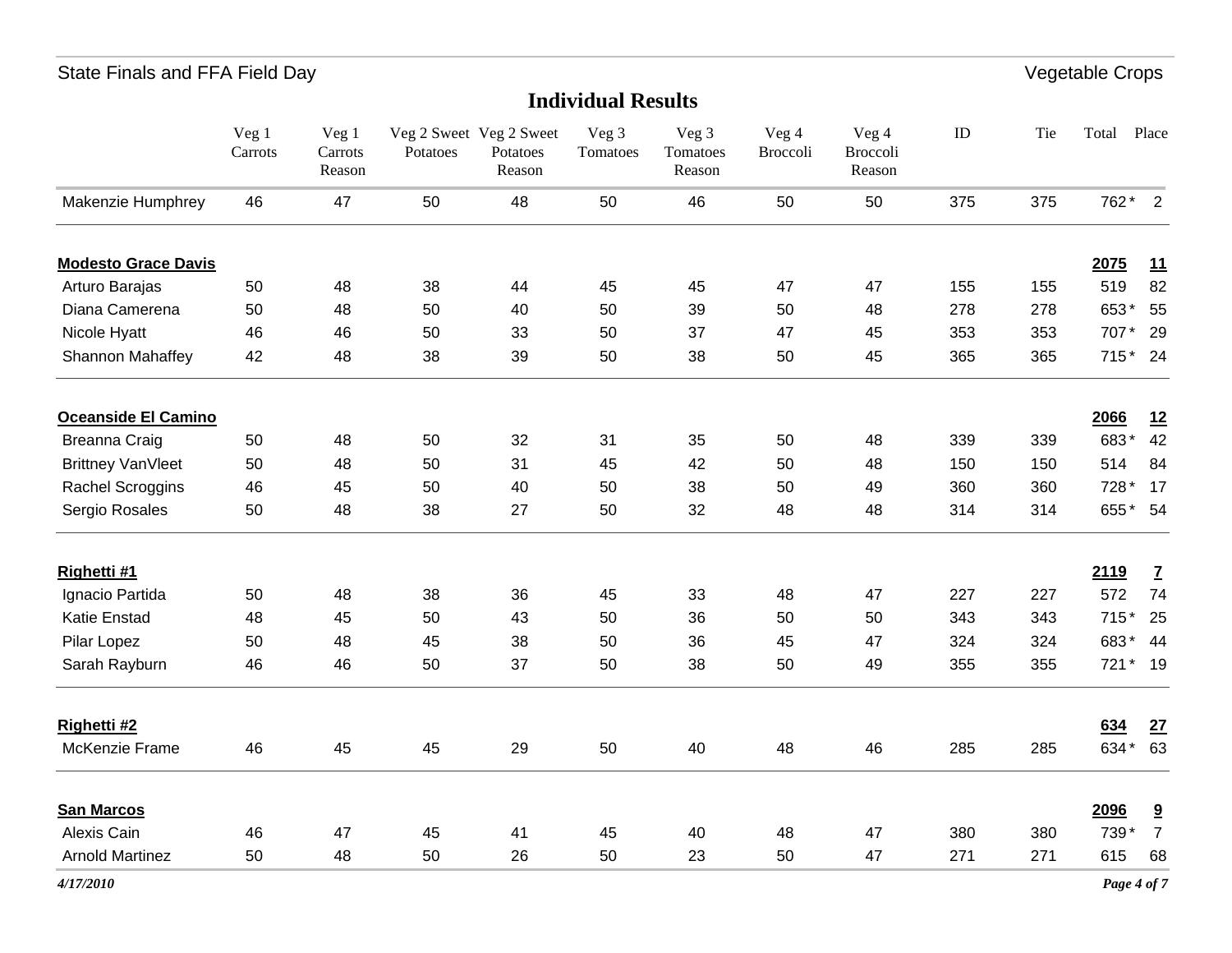| <b>Individual Results</b> |                         |                            |          |                                               |                   |                             |                   |                             |          |     |             |                 |
|---------------------------|-------------------------|----------------------------|----------|-----------------------------------------------|-------------------|-----------------------------|-------------------|-----------------------------|----------|-----|-------------|-----------------|
|                           | $\rm{Veg}$ 1<br>Carrots | Veg 1<br>Carrots<br>Reason | Potatoes | Veg 2 Sweet Veg 2 Sweet<br>Potatoes<br>Reason | Veg 3<br>Tomatoes | Veg 3<br>Tomatoes<br>Reason | Veg 4<br>Broccoli | Veg 4<br>Broccoli<br>Reason | $\rm ID$ | Tie | Total Place |                 |
| James Hyland              | 46                      | 45                         | 48       | 33                                            | 50                | 32                          | 45                | 46                          | 303      | 303 | 648*        | 58              |
| Mercedes Martin           | 50                      | 48                         | 50       | 41                                            | 43                | 36                          | 50                | 47                          | 344      | 344 | 709 * 27    |                 |
| Santa Maria #1            |                         |                            |          |                                               |                   |                             |                   |                             |          |     | 2230        | $\overline{2}$  |
| Carolina Garcia           | 46                      | 46                         | 50       | 39                                            | 45                | 39                          | 48                | 48                          | 383      | 383 | 744*        | $\,$ 5 $\,$     |
| Rafael Alvarado           | 50                      | 48                         | 44       | 40                                            | 37                | 34                          | 47                | 47                          | 341      | 341 | 688         | 38              |
| Stefanie Landeros         | 50                      | 49                         | 50       | 46                                            | 50                | 39                          | 48                | 48                          | 359      | 359 | 739*        | 8               |
| <b>Thalia Reyes</b>       | 50                      | 48                         | 50       | 40                                            | 50                | 43                          | 48                | 48                          | 370      | 370 | 747*        | $\overline{4}$  |
| Santa Maria #2            |                         |                            |          |                                               |                   |                             |                   |                             |          |     | <b>1761</b> | 20              |
| <b>Elmer Barrueta</b>     | 50                      | 48                         | 50       | 33                                            | 50                | 32                          | 48                | 48                          | 287      | 287 | 646*        | 59              |
| Nancy Arellano            | 44                      | 48                         | 36       | 28                                            | 45                | 32                          | 50                | 48                          | 196      | 196 | 527*        | 81              |
| Susan Reyes               | 50                      | 47                         | 45       | 30                                            | 50                | 33                          | 48                | 47                          | 238      | 238 | 588* 72     |                 |
| Tule Lake #1              |                         |                            |          |                                               |                   |                             |                   |                             |          |     | 2216        | $\overline{4}$  |
| Amanda Madden             | 46                      | 46                         | 50       | 35                                            | 45                | 36                          | 47                | 47                          | 365      | 365 | 717         | 22              |
| Karra Mahan               | 48                      | 45                         | 50       | 34                                            | 45                | 38                          | 48                | 48                          | 381      | 381 | 737*        | 11              |
| Michael King              | 40                      | 55                         | 48       | 39                                            | 50                | 36                          | 50                | 49                          | 374      | 374 | 741*        | 6               |
| Seth Grim                 | 50                      | 48                         | 45       | 48                                            | 50                | 41                          | 47                | 49                          | 360      | 360 | 738* 10     |                 |
| Tulelake #2               |                         |                            |          |                                               |                   |                             |                   |                             |          |     | 1332        | 22              |
| <b>Brianna Williams</b>   | 44                      | 47                         | 45       | 35                                            | 31                | 34                          | 47                | 45                          | 331      | 331 | 659*        | 51              |
| Madee Boyd                | 46                      | 45                         | 45       | 40                                            | 50                | 39                          | 48                | 47                          | 313      | 313 | 673* 48     |                 |
| <b>Vista</b>              |                         |                            |          |                                               |                   |                             |                   |                             |          |     | 1275        | $\overline{24}$ |
| Diana Colosso Poole       | 46                      | 45                         | 38       | 30                                            | 50                | 36                          | 45                | 47                          | 52       | 52  | 389*        | 90              |
| 4/17/2010                 |                         |                            |          |                                               |                   |                             |                   |                             |          |     | Page 5 of 7 |                 |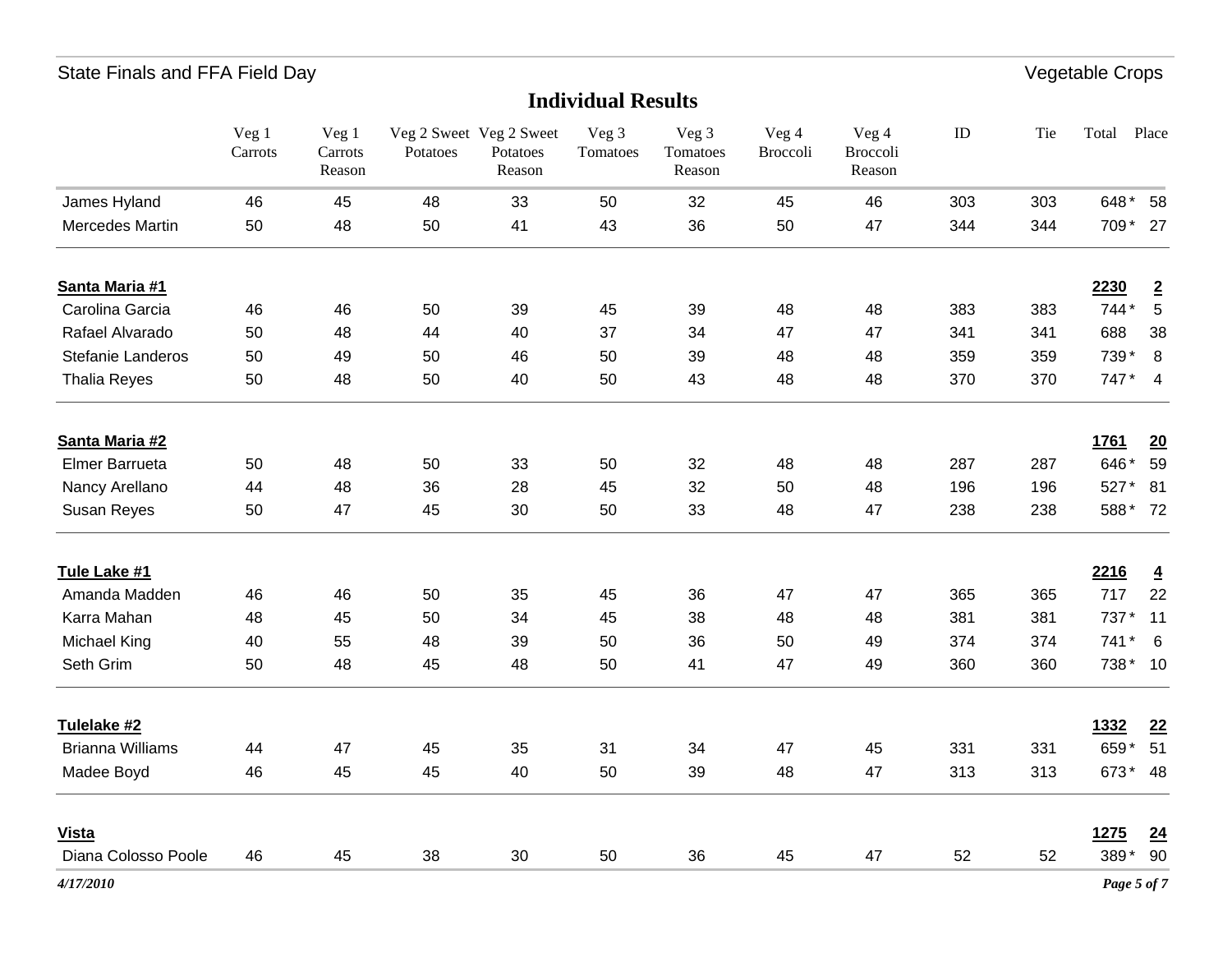|                      | Veg 1<br>Carrots | Veg 1<br>Carrots<br>Reason | Potatoes | Veg 2 Sweet Veg 2 Sweet<br>Potatoes<br>Reason | Veg 3<br>Tomatoes | Veg 3<br>Tomatoes<br>Reason | Veg 4<br><b>Broccoli</b> | Veg 4<br><b>Broccoli</b><br>Reason | ID  | Tie | Total       | Place           |
|----------------------|------------------|----------------------------|----------|-----------------------------------------------|-------------------|-----------------------------|--------------------------|------------------------------------|-----|-----|-------------|-----------------|
| Karen Poole          | 46               | 47                         | 36       | 37                                            | 50                | 44                          | 50                       | 49                                 | 186 | 186 | 545*        | 79              |
| Kenneth Molnar       | 48               | 48                         | 27       | 20                                            | 50                | 30                          | 48                       | 48                                 | 22  | 22  | 341         | $*$ 91          |
| <b>Woodland #1</b>   |                  |                            |          |                                               |                   |                             |                          |                                    |     |     | 2140        | $\underline{6}$ |
| Joe Tauzer           | 46               | 45                         | 50       | 36                                            | 50                | 35                          | 50                       | 48                                 | 348 | 348 | 708*        | 28              |
| Michella Hjersman    | 40               | 45                         | 50       | 26                                            | 45                | 31                          | 31                       | 45                                 | 348 | 348 | 661         | 49              |
| Nana Rostobia        | 50               | 48                         | 45       | 42                                            | 50                | 39                          | 47                       | 47                                 | 329 | 329 | 697*        | 33              |
| Samuel Monteon       | 44               | 47                         | 34       | 48                                            | 50                | 41                          | 50                       | 48                                 | 373 | 373 | 735* 13     |                 |
| <b>Woodland #2</b>   |                  |                            |          |                                               |                   |                             |                          |                                    |     |     | <u>1851</u> | <u>18</u>       |
| Carolina Rosas       | 46               | 45                         | 38       | 35                                            | 39                | 36                          | 47                       | 48                                 | 233 | 233 | 567*        | 76              |
| <b>Dulce Padilla</b> | 50               | 48                         | 45       | 39                                            | 43                | 30                          | 50                       | 48                                 | 270 | 270 | 623*        | 67              |
| Ketevani Maisuradze  | 50               | 48                         | 50       | 44                                            | 50                | 36                          | 47                       | 47                                 | 289 | 289 | 661<br>*    | 50              |
| Marika Ocegueda      | 50               | 48                         | 15       | 27                                            | 39                | 31                          | 48                       | 47                                 | 90  | 90  | 395         | 89              |
| <b>Woodland #3</b>   |                  |                            |          |                                               |                   |                             |                          |                                    |     |     | 680         | 26              |
| Ana Mejia            | 50               | 48                         | 50       | 32                                            | 37                | 37                          | 48                       | 46                                 | 332 | 332 | 680*        | 47              |